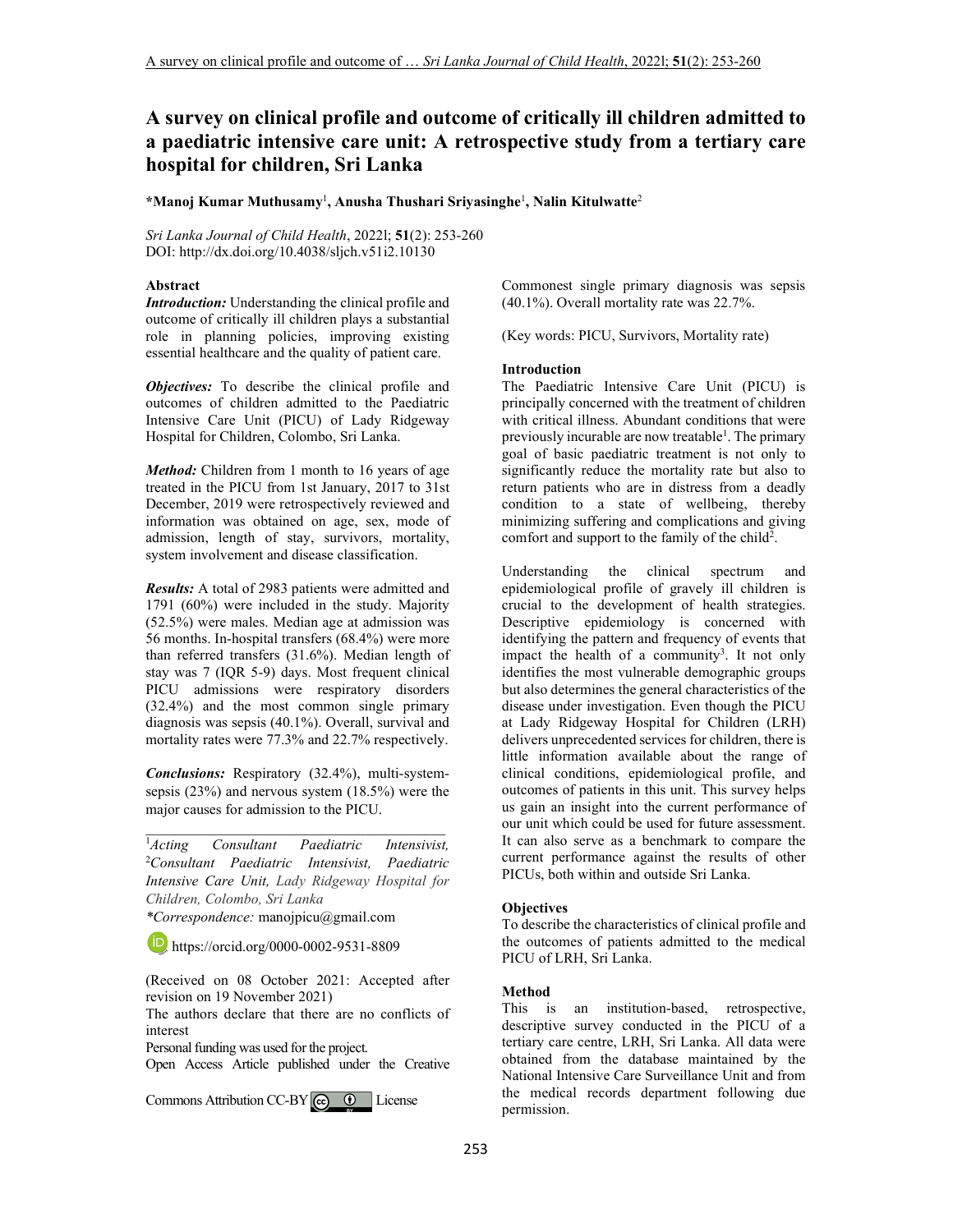*Inclusion criteria:* The following criteria were fulfilled by the patient to be included in the data collection:

- Patients between the ages of one month and sixteen years, with or without comorbidities.
- Patients with medical or surgical conditions.
- Patients who spent at least 24 hours in a medical PICU, with or without haemodynamic, respiratory, or other organ support.

*Exclusion criteria* included temporary admissions with a length of stay of less than 24 hours (plasmapheresis, observation following certain procedures) and neonates. Neonates were excluded primarily due to 1) the availability of the neonatal intensive care unit, 2) the minimal number of admissions to PICU and 3) many of those who were admitted were given only temporary treatment prior to definite treatment.

Patients' demographic information (age and gender), organ involvement, disease distribution (ICD 10), overall outcome of patients admitted to PICU (ICD 10), monthly pattern of admission, and mean length of stay in PICU were all collected.

*Ethical issues:* Approval for the study was obtained from the Ethics Review Committee of the Lady Ridgeway Hospital for Children, Colombo, Sri Lanka, on 12 June, 2020 (Ref. No.

LRH/DA/29/2020). As this was a retrospective study, written informed consent was not a possibility.

*Statistical analysis:* Abstracted data were entered into an MS Excel 2020 spreadsheet. The quantitative variables were clinical profile and outcome pattern. Analysis was performed using the difference in proportions.

## **Results**

There was a total of 2,983 patients admitted to the PICU during the study period, 2017 to 2019. However, as per study inclusion criteria, only 1,791 (60%) patients were included for the analysis. The remaining 1,192 (40%) patients comprised 1,107 (37.1%) temporary admissions and 85 (2.9%) neonates. Temporary admissions were excluded as the length of stay had been less than 24 hours requiring only monitoring with no deaths. However, in the neonatal category, there were 25 neonatal deaths out of 85 admissions during the study period with an overall mortality rate of 0.8%. The total number of patients admitted to the PICU during each 12-month period is summarized in Table 1. Overall, 2017 saw the highest number of PICU admissions based on patient selection criteria while 2018 and 2019 showed an almost equal number of admissions.

Gender and age distribution patterns of admission are shown in table 2.

|                                       | $2017(n=942)$ | $2018(n=1008)$ | $2019(n=1033)$ |
|---------------------------------------|---------------|----------------|----------------|
| <i>Excluded from study - n</i> $(\%)$ |               |                |                |
| Temporary admissions                  | 243 (25.8)    | 417 (41.3)     | 447 (43.2)     |
| <b>Neonates</b>                       | 21(02.2)      | 38 (03.7)      | 26(02.2)       |
| <i>Study subjects - n</i> $(\%)$      | 678 (72.0)    | 553 (55.0)     | 560 (54.6)     |

| Table 1: Summary of admissions to PICU |
|----------------------------------------|
|----------------------------------------|

| <b>Lable 2: Genaer and age alstribution of study population</b> |               |            |            |            |              |  |
|-----------------------------------------------------------------|---------------|------------|------------|------------|--------------|--|
| Characteristic                                                  | Gender        | 2017       | 2018       | 2019       | <b>Total</b> |  |
| 1 month to 1 year                                               | Male          | 115        | 123        | 120        | 358          |  |
|                                                                 | Female        | 125        | 91         | 87         | 303          |  |
|                                                                 | Total $(\% )$ | 240 (35)   | 214 (38.6) | 207(36.9)  | 661 (36.9)   |  |
| 1 to 2 years                                                    | Male          | 39         | 45         | 33         | 117          |  |
|                                                                 | Female        | 33         | 23         | 36         | 92           |  |
|                                                                 | Total $(\%)$  | 72(10.6)   | 68 (12.2)  | 69 (12.3)  | 209(11.6)    |  |
| 2 to 5 years                                                    | Male          | 51         | 55         | 33         | 139          |  |
|                                                                 | Female        | 64         | 37         | 35         | 136          |  |
|                                                                 | Total $(\% )$ | 115(16.9)  | 92 (16.6)  | 88 (12.1)  | 275 (15.3)   |  |
| 5 to 12 years                                                   | Male          | 77         | 71         | 91         | 239          |  |
|                                                                 | Female        | 112        | 59         | 72         | 243          |  |
|                                                                 | Total $(\% )$ | 189 (27.8) | 130(23.5)  | 163(29.1)  | 482 (26.9)   |  |
| $>12$ years                                                     | Male          | 33         | 26         | 30         | 89           |  |
|                                                                 | Female        | 29         | 23         | 26         | 78           |  |
|                                                                 | Total $(\% )$ | 62(09.1)   | 49 (08.8)  | 56 (10.0)  | 167(09.3)    |  |
| <b>Total</b>                                                    |               | 678        | 553        | 560        | 1791         |  |
| Male $(\% )$                                                    |               | 315 (46.4) | 320 (57.8) | 307 (54.8) | 942 (52.5)   |  |
| Female $(\% )$                                                  |               | 363 (53.5) | 233 (42.2) | 253(45.1)  | 849 (47.5)   |  |
| M: F                                                            |               | 0.8:1      | 1.3:1      | 1.2:1      | 1.1:1        |  |

 **Table 2:** *Gender and age distribution of study population*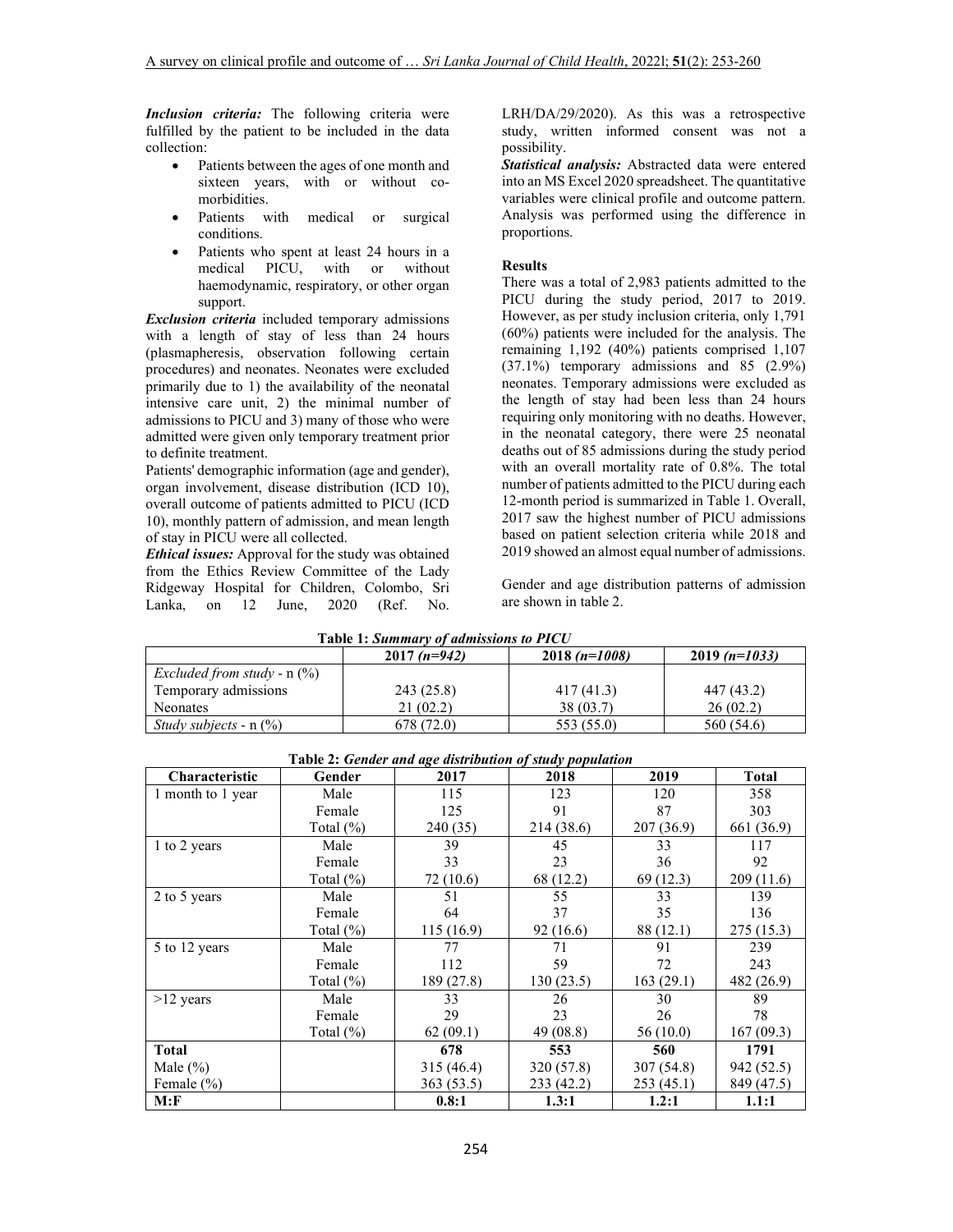For all three years, the greatest number of patients admitted to the PICU were those aged 1 month to 1 year, followed by those aged 5 to 12 years. From the total admissions, less than one year and the 5-12 year age group contributed to more than half of the total admissions to PICU. Under each category, 661 (36.9%) were less than one year, 209 (11.6%) were in the 1–2-year age group, 275 (15.3%) were in the 2–5-year age group, 482 (26.9%) were in the 5-12 year age group, and 167 (9.3%) were above 12 years. Table 2 elaborates on the sex and age distribution of patients admitted to the PICU on a yearly basis. Overall, the total number of male and female

patients was 942 (52.5%) and 849 (47.5%) respectively, giving a male: female ratio of 1.1:1.

Bar graph 1 shows the monthly trend of admissions to PICU. Although there were wide fluctuations, the month of August showed almost an equal number of admissions for all three years. The maximum number of admissions was seen during July 2017 (103), and March 2018 (120) and 2019 (115). No month showed any positivity towards any disease, although in-hospital admissions peaked during the monsoon period, probably due to dengue/ leptospirosis/ acute gastroenteritis.



Bar graph 1: Monthly admissions to PICU for years 2017, 2018 and 2019

Based on the type of transfers to PICU, in-hospital transfers were more than referred hospital transfers, contributing to 1226 (68.4%) vs. 565 (31.6%) of total admissions, respectively. Pie chart 1

summarizes the pattern of admissions on a yearly basis. In-hospital transfers show a deceleration pattern, while referred hospital transfers show a rising trend on a year-by-year basis.



In-hospital admission Referred hospital admission

Pie chart 1: In-hospital vs referred admission to PICU for years 2017, 2018 and 2019

The PICU caters to all critically ill children, regardless of the system or organ involved. Table 3 illustrates the type of organ or system involved at the time of admission to the PICU. Respiratory, neurologic, cardiac, genitourinary, and multisystem were the five major systems that invariably contributed to the majority of PICU admissions. The respiratory system took more than one quarter of the total admissions to PICU for all three years. Multiorgan involvement was primarily seen as the second

leading cause for admission, with 24%, 17%, and 25% for 2017, 2018, and 2019 respectively, which is closer to one quarter of the total admissions. The cardiovascular system leaped by 7% in 2019 in comparison to the previous two years, and neurology showed no major fluctuations in its contribution to PICU admissions for the same period of study. Other systems' involvement is also shown in table 3, demonstrating a minor contribution to the total admissions.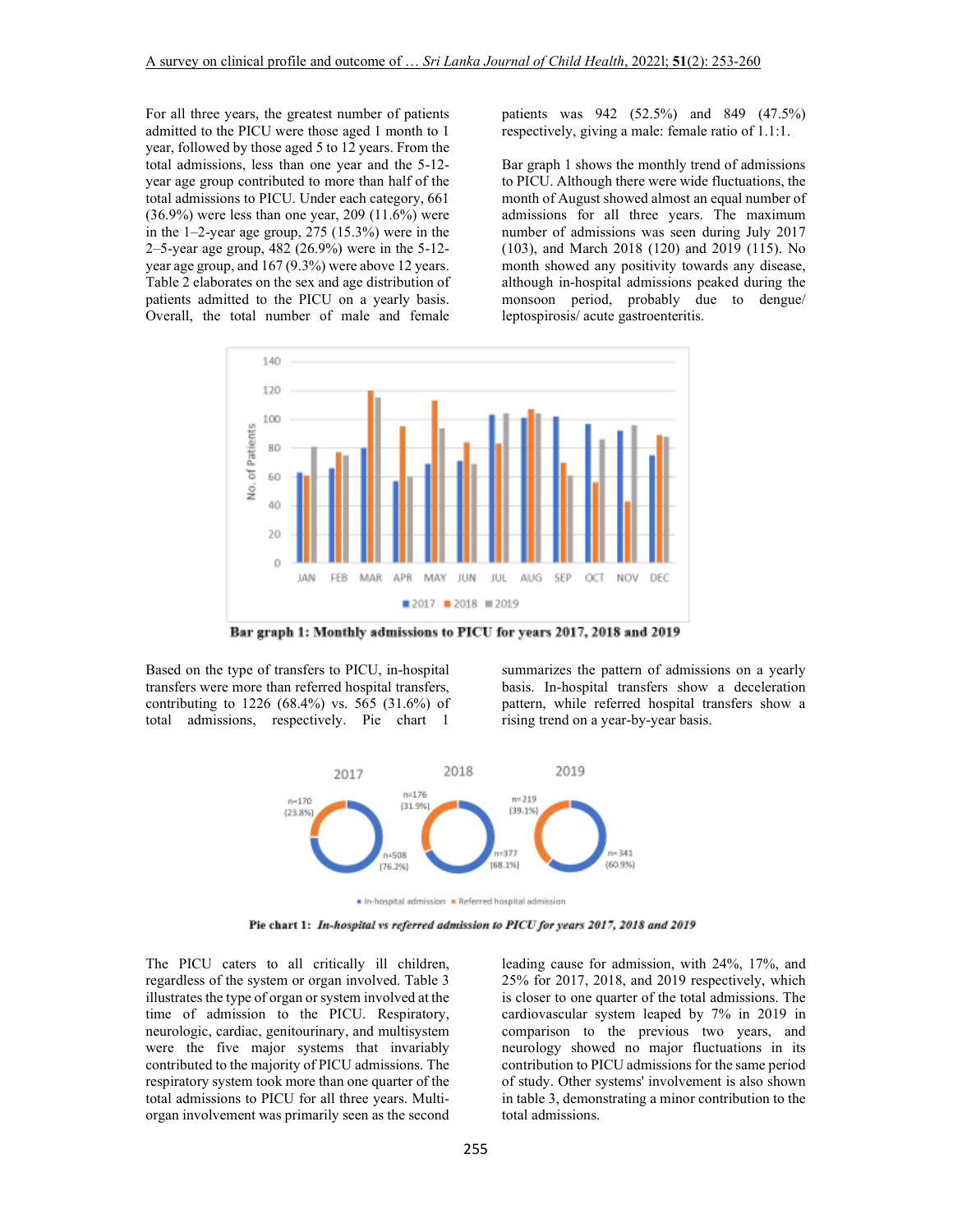| <b>Characteristic</b>                    | 2017       | 2018       | 2019      | <b>Total</b> |
|------------------------------------------|------------|------------|-----------|--------------|
| Respiratory – $n$ (%)                    | 214(29.0)  | 212 (38.3) | 155(27.6) | 518 (32.4)   |
| Multisystem – $n$ (%)                    | 176(24.0)  | 95 (17.0)  | 143(25.0) | 414 (23.0)   |
| Neurology – $n$ (%)                      | 131 (17.8) | 89 (16.0)  | 107(19.1) | 327(18.5)    |
| Cardiovascular – n $(\%)$                | 66(09.0)   | 45(08.1)   | 85 (15.0) | 196 (11.0)   |
| Genitourinary – $n$ (%)                  | 25(03.4)   | 28(05.0)   | 22(04.0)  | 75 (04.2)    |
| Endocrine – $n$ (%)                      | 06(0.7)    | 19 903.4)  | 07(01.3)  | 32(01.9)     |
| Tumours – $n$ $(\%)$                     | 07(01.0)   | 16(02.8)   | 10(01.7)  | 33(01.8)     |
| Syndromes – $n$ $(\%)$                   | 05(0.7)    | 18(03.2)   | 07(01.3)  | 30(01.6)     |
| Hepatobiliary – $n$ (%)                  | 09(01.3)   | 09(01.6)   | 05(01.0)  | 23(01.2)     |
| Gastrointestinal – n $(\%)$              | 01(0.14)   | 08(01.4)   | 13(02.3)  | 22(01.2)     |
| Surgery $- n$ $\left(\frac{9}{6}\right)$ | 07(01.0)   | 02(0.3)    | 12(02.1)  | 21(01.2)     |
| Haematology – $n$ (%)                    | 02(0.3)    | 08(01.4)   | 10(01.7)  | 20(01.1)     |
| Immunodeficiency – $n$ (%)               | 03(0.4)    | 03(0.5)    | 01(0.2)   | 07(0.4)      |

 **Table 3:** *System wise distribution (ICD 10) of admissions to PICU*

Table 4 shows the outcomes of in-hospital and referred patients to the PICU. Overall, the mortality rate shows a fluctuating pattern for in-hospital transfers with a maximum of 18.8% in 2018 and a rising trend for referred transfers of 8.9% in 2019. Despite this rising trend, overall survival rate stands just above 77% for both groups of admissions, while the mortality rate is around 23% for both groups. The trend has been similar for all three years for both mortality and survival groups. Mortality was slightly higher in males than females but not statistically significant (p=0.07). Non-survivors showed a significantly higher PRISM mean score compared with survivors (26 vs. 17). In comparison with survivors, non-survivors were significantly younger (24 months) with a shorter length of stay (5.6 vs. 9.1 days). Overall, the median length of stay was seven days (interquartile range 5-9 days).

Table 5 displays the annual results of patients hospitalized in the PICU for common diseases.

| <b>Characteristic</b>          | <b>Outcome</b>   | 2017       | 2018       | 2019      | <b>Total</b> |
|--------------------------------|------------------|------------|------------|-----------|--------------|
| In-hospital patients - $n$ (%) | <b>Survivors</b> | 403 (59.4) | 273 (49.3) | 262(46.8) | 938 (52.4)   |
|                                | Non-survivors    | 105(15.4)  | 104(18.8)  | 79 (14.1) | 288 (16.0)   |
| Referred patients - $n$ (%)    | <b>Survivors</b> | 130(19.2)  | 147(26.5)  | 169(30.1) | 446 (24.9)   |
|                                | Non-survivors    | 40(05.8)   | 29(05.2)   | 50 (08.9) | 119(06/4)    |
| <b>Total</b>                   |                  | 678        | 553        | 560       | 1791         |
| Survival rate                  |                  | 78.6%      | 75.8%      | 76.8%     | 1384/77.3%   |
| Mortality rate                 |                  | 21.4%      | 24.2%      | 23.2%     | 407/22.7%    |

 **Table 5:** *Mortality based on disease (ICD 10)* 

| <b>Diagnosis</b>                            | 2017         |                      | 2018                  |                      | 2019         |                      |
|---------------------------------------------|--------------|----------------------|-----------------------|----------------------|--------------|----------------------|
|                                             | <b>Total</b> | <b>Non-survivors</b> | <b>Total</b>          | <b>Non-survivors</b> | <b>Total</b> | <b>Non-survivors</b> |
| Sepsis/Septic shock                         | 43           | 18 (41.8%)           | 53                    | $19(35.8\%)$         | 60           | $12(20.0\%)$         |
| DHF/Dengue shock syndrome                   | 132          | 01(0.75%)            | 32                    | $02(06.3\%)$         | 77           | 06(07.7%)            |
| Encephalitis/Meningitis                     | 70           | $16(22.8\%)$         | 31                    | $03(09.6\%)$         | 39           | $05(12.8\%)$         |
| Chronic neurological conditions (cerebral   | 12           | $08(66.6\%)$         | 09                    | $08(88.0\%)$         | 16           | $10(62.5\%)$         |
| palsy, neurodegenerative)                   |              |                      |                       |                      |              |                      |
| Severe pneumonia/PARDS/Aspiration           | 105          | $19(18.0\%)$         | 147                   | $17(11.5\%)$         | 76           | 16(21.0)             |
| Chronic lung disease with sepsis/ Pulmonary | 07           | $04(57.0\%)$         | 05                    | 04(80.0)             | 05           | $05(100.0\%)$        |
| hypertension                                |              |                      |                       |                      |              |                      |
| Congenital heart disease Acyanotic/Cyanotic | 43           | 19 (44.1%)           | 27                    | $11(40.7\%)$         | 49           | $21(42.8\%)$         |
| Heart failure/Myocarditis/Cardiomyopathy    | 16           | $02(12.5\%)$         | 16                    | $0(0\%)$             | 16           | 04(25.0)             |
| Acute liver failure                         | 05           | $04(80.0\%)$         | 10                    | 02(20%)              | 02           | 01(50.0)             |
| Chronic liver failure                       | 04           | $03(75.0\%)$         | 03                    | $03(100.0\%)$        | 05           | $04(80.0\%)$         |
| Acute renal failure (HUS/RPGN/RTA)          | 09           | $05(55.5\%)$         | 09                    | $03(33.3\%)$         | 09           | $03(33.3\%)$         |
| Chronic renal failure                       | 07           | $03(42.8\%)$         | 04                    | $02(50.0\%)$         | 03           | $01(33.3\%)$         |
| Tumours (Renal/Leukaemia/CNS/Liver)         | 07           | $02(28.0\%)$         | 16                    | $05(31.0\%)$         | 10           | $03(30.0\%)$         |
| Immunodeficiency                            | 01           | 01 $(100.0\%)$       | 05                    | $05(100.0\%)$        | 02           | $02 ((100.0\%)$      |
| Syndromes<br><b>12.12.22.01</b>             | 05           | $04(80.0\%)$         | 18<br>$x - x - x - 1$ | 14 (77.0%)           | 07           | 01 $(14.0\%)$        |

*DHF: Dengue haemorrhagic fever, PARDS: paediatric acute respiratory syndrome, HUS: haemolytic uraemic syndrome, RPGN: rapidly progressive glomerulonephritis, RTA: renal tubular acidosis, CNS: central nervous system*

From 2017 to 2019, both acute and chronic diseases contributed to death. When compared to acute sickness, the death rate for chronic illnesses has increased overall. Patients with acute illnesses such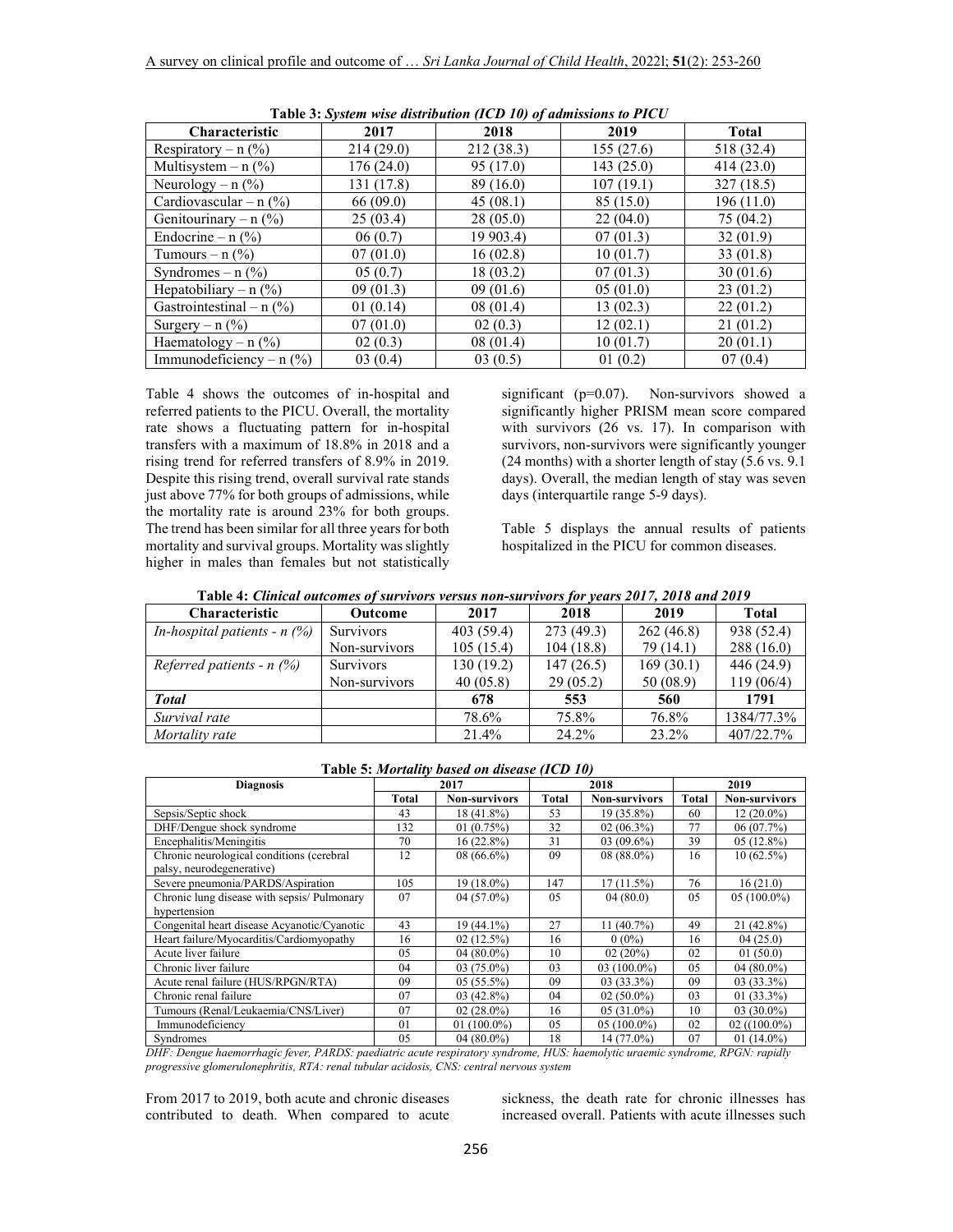as sepsis or septic shock experienced a 50% reduction in mortality by the end of 2019. Similarly, acute diseases such as acute renal disorders, acute neurological disorders (meningitis/encephalitis), and acute liver disorders indicate a mortality decrease of around 20%, 10%, and 30% by the end of 2019. A few chronic diseases, such as cerebral palsy and neurodegenerative disorders, had the highest fatality rate of 88% in 2018, although encephalitis/meningitis had a lower mortality rate year after year. Congenital heart disease and tumours showed no significant changes despite death rates of more than 40% and 30%, respectively, for all three years, but chronic liver disease had the greatest mortality rate in 2018. Chronic lung illness similarly had a year-to-year increase in mortality, reaching 100% (n=5) in 2019, but acute respiratory disorders showed considerable fluctuation, with many deaths occurring in 2017 (n=19). Similarly, immunodeficiency was at 100% for non-survivors for all three years.

## **Discussion**

Globally, PICUs are equipped with advanced complex machines to provide the best care possible to reduce morbidity and mortality. This ultimately increases the cost of treatment per patient. Hence, assessing the PICU is an integral component of health planning, management, and quality improvement. Clinicians can be guided in decision making, including the appropriateness of therapy, in the presence of well-resourced PICUs<sup>4,5</sup>. Among SAARC countries, Pakistan, and India, have reported noteworthy variability between PICUs in age and percentage of morbidity and mortality<sup>1,6</sup>. PICUs with higher death rates may be caring for patients with more severe illnesses and vice versa. However, lower mortality rates do not always imply better long-term outcomes<sup>6</sup>.

Children less than one year of age were the most vulnerable group in our PICU at 36.9% (n=661). This was comparable to studies in Brazil by Einloft PR, et al<sup>7</sup>, in Egypt by Rady HI<sup>8</sup>, and in India by Mukhija G, et al<sup>9</sup>. Children under the age of five years accounted for more than two-thirds of all PICU admissions. Similar results were obtained in Brazil by El Halal MG, *et al*<sup>10</sup> and in India by Abhulimhen-Iyoha BI et al<sup>11</sup> where the under-five age group comprised the majority of patients. In our study, the proportion of males was 52.5% which is similar to that reported in Brazil by Einloft PR, *et al*<sup>7</sup> (58%), in India by Batista NO, *et al*<sup>12</sup> (56%) and in Bangladesh by Hasan SM, et al<sup>13</sup> (55%). We also observed that the majority of those who died belonged to the under five-year age group (67%). Of those, the under one-year age group constituted the major portion (46%). This data was comparable with studies by Shashikala V, et al<sup>14</sup> (51%) and Ramnarayan P, *et al*<sup>15</sup> (57.7%). This difference in age proportion could be due to more severe and complex disease patterns, atypical presentation, anatomical characteristics and poor immunity in infants than older children.

Based on system involvement, our study revealed that respiratory (32.4%), multi-system-sepsis (23%) and nervous system (18.5%) were the major causes for admission to the PICU during all three years. Likewise, an Indian study by Sujay KE, *et al*<sup>16</sup> and a Brazilian study by Lanetzki CS, *et al*<sup>3</sup> also reported that respiratory diseases were the most common reason for hospitalization among patients in their PICU. However, an Indian study by Abhulimhen-Iyoha BI *et al*<sup>11</sup> reported that cardiovascular disease (41.1%) was the commonest cause of admission to PICU followed by neurological, respiratory, infectious disease while cardiovascular system was the fourth leading cause of admission to PICU in our study. In contrast to our study, a Pakistan study by Haque A, *et al*<sup>1</sup> found that the most common cause of admission in their ICU was neurological (28%) followed by respiratory, sepsis and cardiovascular disease. In Bangladesh, Hasan SM, et al<sup>13</sup> found that sepsis was the most common, followed by gastrointestinal and haematological disorders. Despite varying reasons for PICU admissions, infection-related organ dysfunction was prevalent in all countries.

Deaths due to acute and chronic medical conditions were reported from this PICU. Infection-related conditions such as severe sepsis, septic shock, severe pneumonia, and severe encephalitis were major contributors to acute conditions leading to death, with an overall mortality rate of 18.3%. This was comparable to a study conducted in Nepal in 2018<sup>17</sup>. However, a small prospective study performed in India revealed a mortality rate of 58% due to sepsis<sup>18</sup>. In contrast, Volakli E, *et al*<sup>19</sup> from Greece found a mortality rate of 11% from infections and 67% from trauma. This discrepancy in mortality could be due to the severity of illness or disease, associated comorbidities, delayed/atypical presentation, the experience, and clinical ability of a treating physician. Deaths from heart diseases showed a declining trend for all three years but were higher than in regional countries. Hasan SM, et al<sup>13</sup> reported a mortality rate of 12% from heart diseases. This low mortality could be due to better availability and allocation of resources, manpower, early screening, and an advanced and sophisticated management approach. Other conditions like liver and renal diseases showed a case fatality rate of 40% for both conditions in this PICU. This rate was comparable to studies conducted in Iran by Dehghani SM, *et al*<sup>20</sup> and in Nigeria by Sadeghi-Bojd S,  $et \t a l<sup>21</sup>$  for liver and renal diseases respectively. Gupta S,  $et \t a l^{22}$  also reported a similar rate of mortality in their PICU from India. High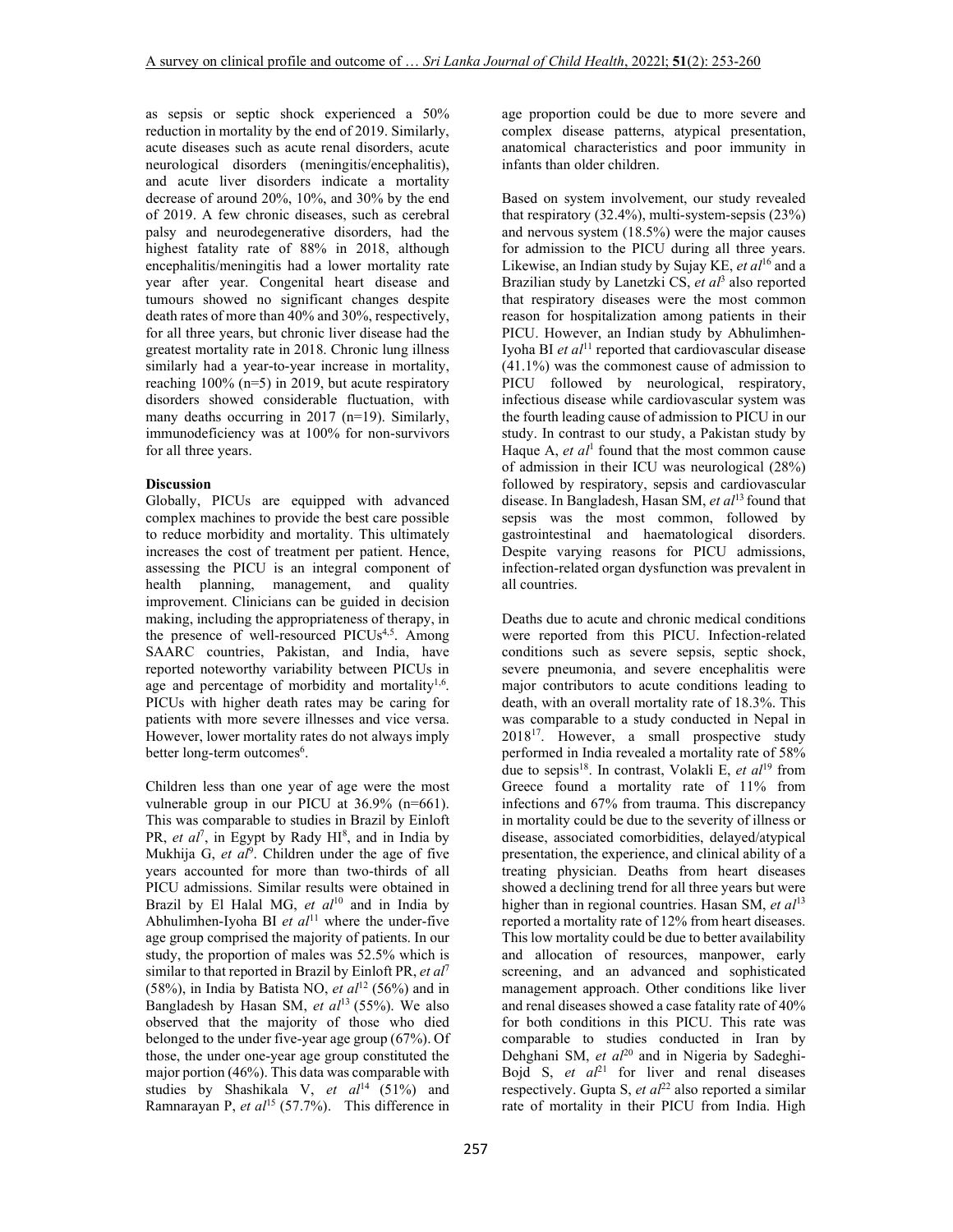mortality could be explained by a higher severity of organ dysfunction score, a lack of immediate replacement therapy, an acute life-threatening emergency at the time of admission to the PICU, or delayed admission.

Diverse studies carried out in hospitals in nonindustrialized countries have revealed a fatality rate ranging from 5% to 14%<sup>16</sup>. In our study, out of 1791 patients, 407 died, giving a mortality rate of 22.4% over a period of three years which is higher than that usually reported from developing countries. However, Jyothi AK *et al*<sup>23</sup> in a study from India, reported a mortality rate of 28% which was higher than in our study. In contrast, a study from Nepal by Joshi P, *et al*<sup>17</sup> reported a PICU mortality rate of 18.5% over a period of one year. In Bangladesh, Hasan SM, *et al*<sup>13</sup> reported a case fatality rate of 4.9% over a three-year period. A study conducted in Latin America by Campos Mino et  $al<sup>24</sup>$  in 2012 showed a mean mortality rate of 13.3% in their PICU. In Argentina, Eulmesekian PG, et al<sup>25</sup> reported a mortality rate of 2.6% in their PICU. Significant differences in mortality rates may perhaps be attributed to the varying severity of ailments, improved health-care policy, wellresourced PICUs, well established protocols, effective retrieval unit and advanced treatment centres including transplants.

This is one of the first studies from this PICU. Hence, trends in performance cannot be compared. However, it helped us identify the trend and the pattern of diseases and deaths. Higher mortality from this PICU could be due to collective factors. Although our patients' demographic profiles matched those of PICU patients around the world, there are significant disparities in case mix and disease severity. Some of the most effective strategies to improve the current trend would be to increase awareness amongst treating physicians to follow the established protocol, to use a validated organ dysfunction score at the time of admission, topographical allocation of PICUs, optimal utilization of resources, prioritize care at the time of admission to PICU, allocate adequate financial support for transplant, tissue banks and streamline its management through national registry, establish an effective retrieval unit, implement national policies to alter factors associated with poor outcome, and adequate training and recruitment of paediatric intensivist. Effective communication between treating physicians at the level of primary, secondary, and tertiary care centres, nursing staff and policy makers is necessary to enhance the expectation of the current pattern.

## **Conclusions**

Respiratory (32.4%), multi-system-sepsis (23%) and nervous system (18.5%) were the major causes

for admission to the PICU. Most common single primary diagnosis was sepsis (40.1%). Overall mortality rate was 22.7%.

### **References**

- 1. Haque A, Bano S. Clinical profile and outcome in a paediatric intensive unit in Pakistan. *Journal of the College of Physicians and Surgeons of Pakistan* 2009; **19**(8): 534-5. PMID: 19651023
- 2. Wheeler DS, Wong HR, Shanley TP, editors. Paediatric Critical Care Medicine. London: Springer, 2009; volume 1. https://doi.org/10.1007/978-1-84800-921- 9
- 3. Lanetzki CS, De Oliveira CA, Bass LM, Abramovici S, Troster EJ. The epidemiological profile of paediatric intensive care centre at hospital Israelite Albert Einstein. *Einstein (São Paulo)* 2012; **10**: 16-21. https://doi.org/10.1590/S16794508201200 0100005 PMid: 23045820
- 4. Knaus WA, Wagner DP, Lynn J. Short term mortality predictions for critically ill hospitalized adults: science and ethics. *Science* 1991; **254**: 389-94. https://doi.org/10.1126/science.1925596 PMid: 1925596
- 5. Sachdeva RC, Jerfferson LS, Coss-Bu JR. Resource consumption and the extent of futile care among patients in a paediatric intensive care unit setting. *Journal of Paediatrics* 1996; **1128**: 742-7. https://doi.org/10.1016/S00223476(96)70 323-2
- 6. Khilnani P, Sarma D, Singh R. Demographic profile and outcome analysis of a tertiary paediatric intensive care unit. *Indian Journal of Paediatrics* 2004; **71**(7): 587-91. Doi: 10.1007/BF02724117. https://doi.org/10.1007/BF02724117 PMid: 15280607 PMCid: PMC7102310
- 7. Einloft PR, Garcia PC, Piva JP, Bruno F, Kipper DJ, Fiori RM. Epidemiological profile of sixteen years in a paediatric intensive care unit. *Rev Saúde Pública*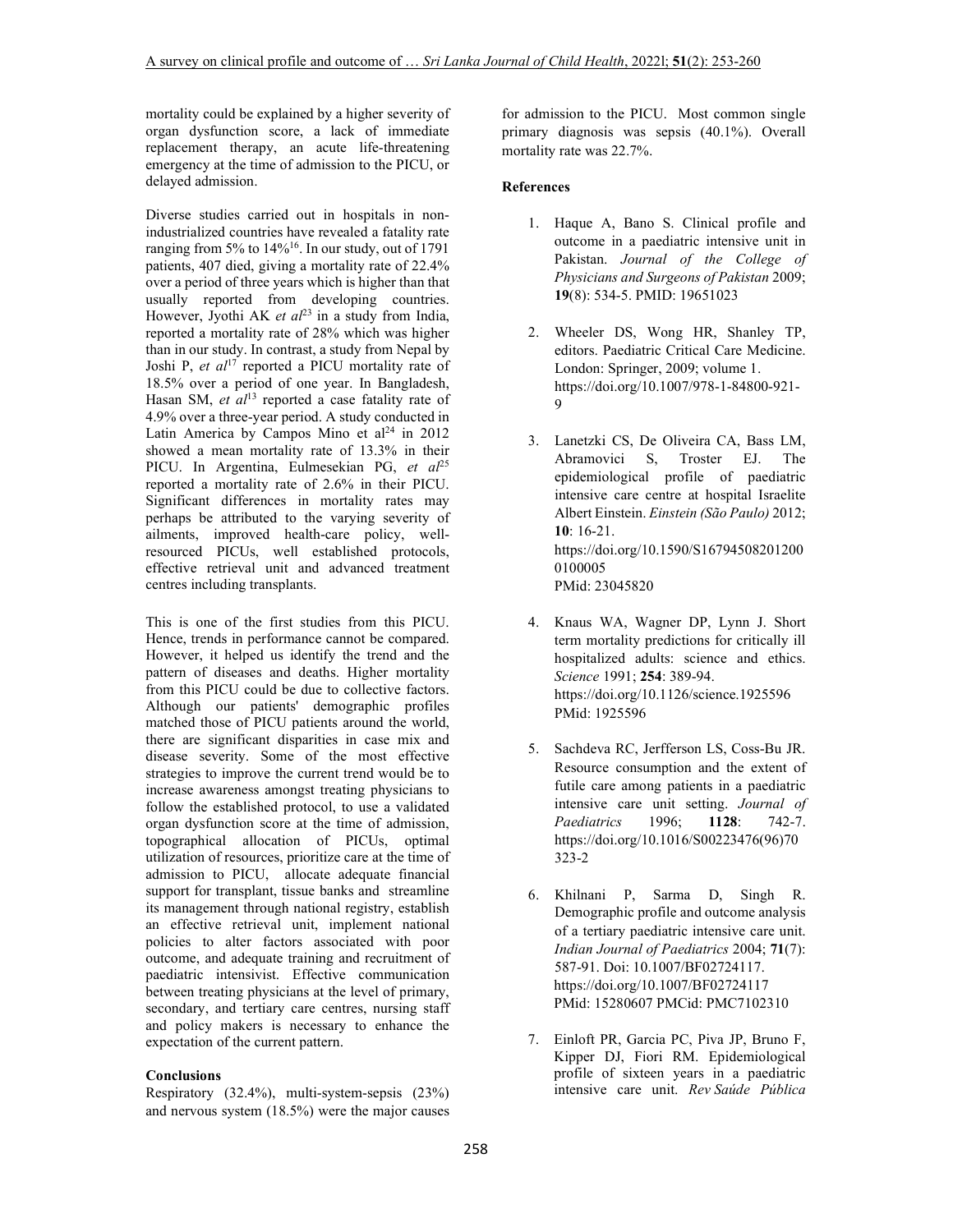2002; **36**: 728-33. Doi: 10.1590/s0034- 89102002000700011. https://doi.org/10.1590/S00348910200200 0700011 PMid: 12488940

- 8. Rady HI. Profile of patients admitted to paediatric intensive care unit, Cairo University Hospital: 1-year study. *Ain-Shams Journal of Anaesthesiology* 2014; **7**: 500. https://doi.org/10.4103/1687-7934.145680
- 9. Mukhija G, Chandra S, Prasad PL. Clinical profile of patients admitted to the PICU of a tertiary care teaching hospital. *Journal of Pediatric Research* 2017; **4**(2): 125-7. https://doi.org/10.17511/ijpr.2017.i02.06
- 10. El Halal MG, Barbieri E, Mombelli Filho R, de Andrade Trotta E, Carvalho PR. Admission source and mortality in a paediatric intensive care unit. *Indian Journal of Critical Care Medicine* 2012: **16**(2); 81-6. https://doi.org/10.4103/0972- 5229.99114

PMid: 22988362 PMCid: PMC3439783

- 11. Abhulimhen-Iyoha BI, Pooboni SK, Vuppali NK. Morbidity pattern and outcome of patients admitted into a paediatric intensive care unit in India. *Indian Journal of Clinical Medicine* 2014; **5**: IJCM-S13902. https://doi.org/10.18203/23493291.ijcp20 193725
- 12. Batista NO, de Rezende Coelho MC, Trugilho SM, Pinasco GC, de Sousa Santos EF, Ramos-Silva V. Clinicalepidemiological profile of hospitalized patients in paediatric intensive care unit. *Journal of Human Growth and Development* 2015; **25**:187-93. https://doi.org/10.7322/jhgd.103014
- 13. Hasan SM, Barua SK, Mahmud MN, Kamal AHM, Enayetullah M, Karim MR. Disease profile and death pattern among children admitted in a Medical College Hospital. *Bangladesh Journal of Child Health* 2012; **36**(2): 66-70. DOI: https://doi.org/10.3329/bjch.v36i2.13081
- 14. Shashikala V, Begum A, Kumar CS. Analysis of mortality in PICU of a tertiary

care teaching hospital in Telangana. *Journal of Dental and Medical Sciences* 2016; **15**: 7-12.

- 15. Ramnarayan P, Craig F, Petros A. Characteristics of deaths occurring in hospitalised children: Changing trends. *Journal of Medical Ethics* 2007; **33**: 255- 60. https://doi.org/10.1136/jme.2005.015768 PMid: 17470499 PMCid: PMC2598115
- 16. Sujay KE, Dhandapani L, Arunagirinathan A, Kantamneni S. Clinical spectrum and epidemiological profile of patients admitted to paediatric intensive care unit at a Tertiary Care Centre in South India. *International Journal of Scientific Study* 2016; **4**: 187-91.
- 17. Joshi P, Agrawal S, Prasad Shah U. Study of morbidity and mortality pattern of children admitted in Paediatric Intensive Care Unit of Tertiary Care Children's Hospital. *Journal of Nepal Paediatric Society* 2020; 40(3): Sep-Dec. https://doi.org/10.3126/jnps.v40i3.29108
- 18. Kaur G, Vinayak N, Mittal K, Kaushik JS, Aamir M. Clinical outcome and predictors of mortality in children with sepsis, severe sepsis, and septic shock from Rohtak, Haryana: A prospective observational study. *Indian Journal of Critical Care Medicine* 2014; **18**(7): 437-41. doi:10.4103/0972-5229.136072 https://doi.org/10.4103/0972-5229.136072 PMid: 25097356 PMCid: PMC4118509
- 19. Volakli E, Sdougka M, Tamiolaki M, Tsonidis C, Reizoglou M, Giala M. Demographic profile and outcome analysis of paediatric intensive care patients. *Hippokratia* 2011; **15**(4): 316-22.
- 20. Dehghani SM, Gholami S, Bahador A, Nikeghbalian S, Salahi H *et al.* Morbidity and mortality of children with chronic liver diseases who were listed for liver transplantation in Iran. *Pediatric Transplantation* 2007; **11**(1): 21-3. https://doi.org/10.1111/j.13993046.2006.0 0619.x PMid:17239119